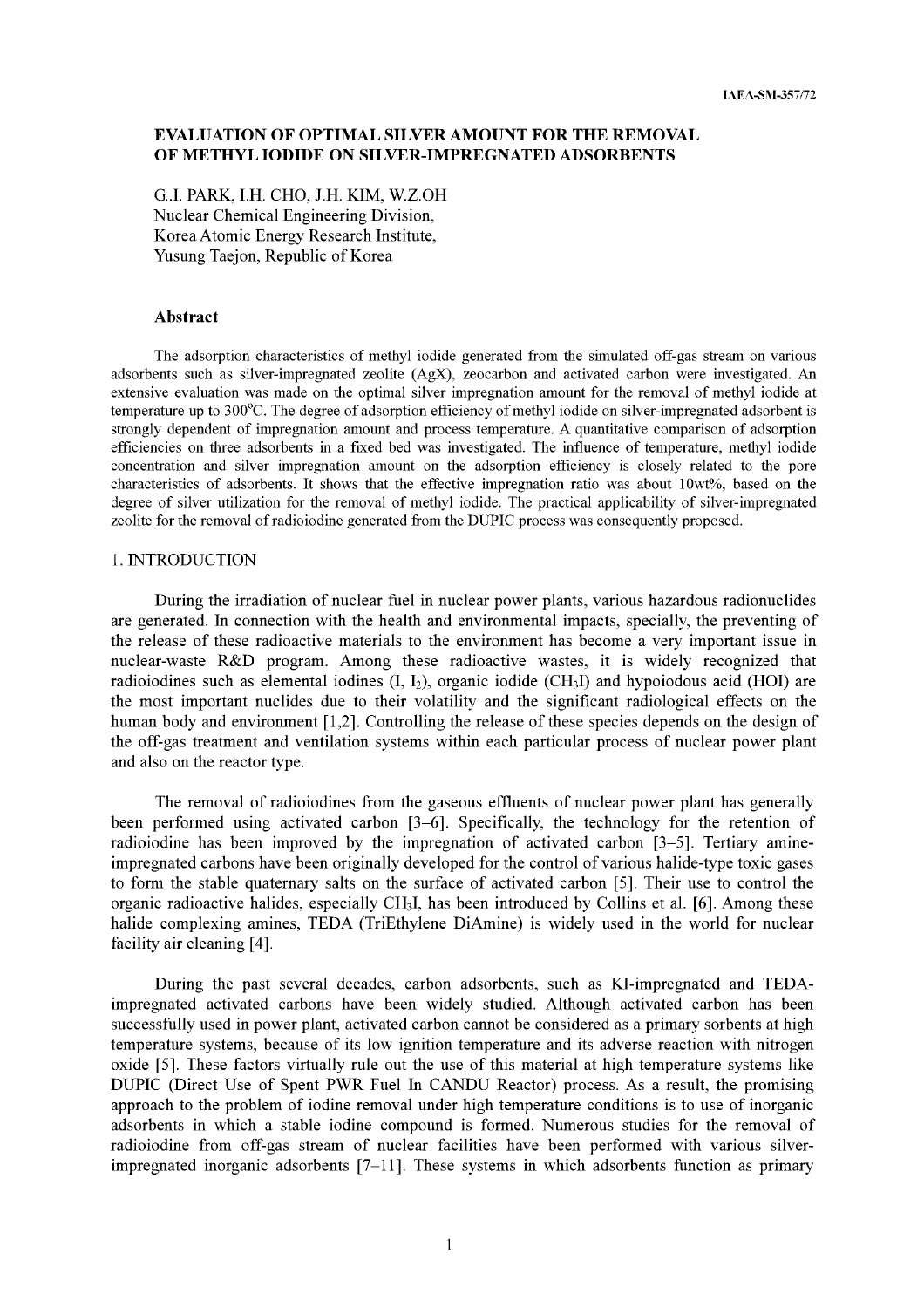filtering of radioiodine have some advantages in their simplicity and smaller amounts of secondary radioactive wastes in comparing with wet processes. Although a number of studies have been conducted to evaluate the loading of both elemental and methyl iodide on silver impregnated zeolite (AgX), these studies focused primarily on the macro-scale (deep-bed) during evaluating the material under a broad range of process conditions and contaminants for total bed loading at the time of breakthrough. A few studies have evaluated the equilibrium and maximum loading capacities of the AgX [7-13]. In our laboratory, preliminary performance tests for the removal of methyl iodide by various silver-impregnated adsorbents had already been carried out [14]. However, more detailed studies are needed to establish a silver utilization for the removal of radioiodine as a function of process temperature.

The purpose of this study is to evaluate the characteristics of gaseous methyl iodide trapping on the base adsorbents including AgX. In this approach, the influence of impurities such as water vapor or nitrous oxide was not considered. The comparison of loading capacities on various adsorbents was carried out in a fixed bed, based on the saturation of adsorption capacity in all experimental tests. Major parameters affecting adsorption behaviors are temperature, input concentration of methyl iodide, and silver impregnated ratio. From the standpoint of silver utilization for the removal of methyl iodide both the optimal operating temperature and the effective silver impregnated ratio were determined.

## 2. EXPERIMENTAL

## **2.1. Materials**

The sodium form zeolite (NaX) of  $8{\sim}16$  mesh of Linde Molecular Sieves 13X(Supplied by Aldrich Co., USA) was used to prepare a silver-impregnated zeolite, AgX. As a preliminary experiment to compare the adsorption capacity of other adsorbents, zeocarbon( $ZC$ ) of  $2~3$  mm sphere (ZEOBUILDER Co., KOREA) and activated carbon of 8-16 mesh granule (Supplied by SAM CHUL RI Co.,KOREA) were also selected. Zeocarbon is composed of activated carbon (40 wt%) and zeolite 5 A (60 wt%). Table 1 shows the physical properties of various base adsorbents used for methyl iodide removal.

| Adsorbents                  | $MS-13X$              | Zeocarbon             | <b>Activated Carbon</b> |
|-----------------------------|-----------------------|-----------------------|-------------------------|
| Average Pore Diameter, Å    | 24.5                  | 26.6                  |                         |
| Surface Area, $m^2/kg$ ,    | $7.99 \times 10^{5}$  | $5.29 \times 10^{5}$  | $1.437 \times 10^{6}$   |
| Total Pore Volume, $m^3/kg$ | $3.56 \times 10^{-4}$ | $3.82 \times 10^{-4}$ | $7.67 \times 10^{-4}$   |
| Micropore Volume, $m^3/kg$  | $2.37 \times 10^{-4}$ | $2.15 \times 10^{-4}$ | $4.25 \times 10^{-4}$   |

TABLE 1. PHYSICAL PROPERTIES OF VARIOUS BASE ADSORBENTS

### **2.2. Impregnation (or ion exchange) technique**

The silver-impregnation of zeolite was prepared through ion exchange in a batch reactor. Prior to water exposure, NaX was purged with a water-saturated air stream at room temperature for three days to equilibrate it with moisture. This prevents bead fissure of the NaX on soaking in water. Zeolite was washed with distilled water to remove fines. The NaX stirred with magnetic bar in the beaker was exchanged with silver nitrite  $(AgNO<sub>3</sub>)$  for 8 hours at room temperature. After an ion exchange, AgX was washed with distilled water to remove the excess salt ions. The AgX was dried to a constant weight in a vacuum oven at 150°C for 24 hours. Then, silver-impregnation amount of each AgX was obtained by weight gains from initial weight of 13X. The physical properties of AgX measured by  $BET-N<sub>2</sub>$  analysis are listed in Table II.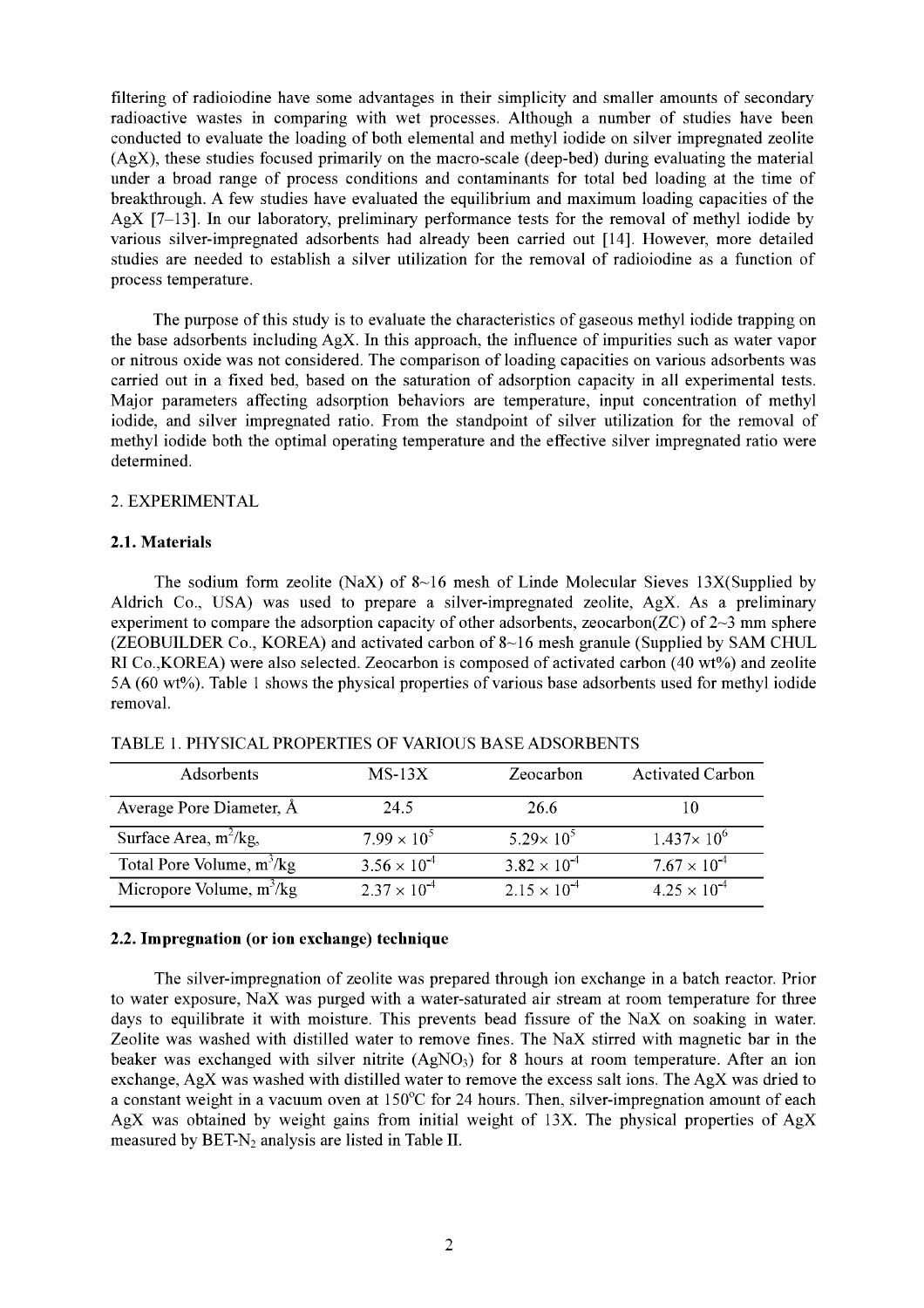| Adsorbents                  | $\rm NaX$<br>(13X)    | AgX<br>$(10wt\%)$     | AgX<br>$(20wt\%)$     | AgX<br>$(30wt\%)$     |
|-----------------------------|-----------------------|-----------------------|-----------------------|-----------------------|
| Pore Size, Å                | 24.5                  | 24.4                  | 23.4                  | 23.6                  |
| Surface Area, $m^2/kg$      | $7.99 \times 10^{5}$  | $7.95 \times 10^{5}$  | $7.2 \times 10^{5}$   | $6.99 \times 10^{5}$  |
| Total Pore Volume, $m^3/kg$ | $3.56 \times 10^{-4}$ | $3.22 \times 10^{-4}$ | $2.88 \times 10^{-4}$ | $2.81 \times 10^{-4}$ |
| Micropore Volume, $m^3/kg$  | $2.37 \times 10^{-4}$ | $2.05 \times 10^{-4}$ | $1.92 \times 10^{-4}$ | $1.83 \times 10^{-4}$ |

TABLE H. PHYSICAL PROPERTIES of SILVER IMPREGNATED ZEOLITE

## **2.3. Adsorption/desorption experimemts**

The schematic diagram of experimental apparatus was shown in Fig. 1. The vapors of methyl iodide are produced from an evaporation of aqueous methyl iodide. Gas-phase concentration is adjusted by controlling the liquid temperature and the nitrogen flow rate to methyl iodide generators. Dry air was used as a carrier gas at 4 *l/min,* linear velocity of 0.26 *m/sec.* All parts of the system, the adsorption column, mixing baffle and gas flow lines, were made of glass and pyrex to prevent the elemental iodine plate-out and methyl iodide trapping. Temperature of the adsorption column (0.018 m I.D.  $\times$  0.6 m Length) was changed up to 300°C by heating electric furnace. Constant amount of adsorbents is packed in an adsorption bed. The gaseous methyl iodide enters to column packed with constant amount of adsorbent. The methyl iodide concentration from the effluent was analyzed by the gas chromatography with a pulse discharged detector (PDD) and GS-Q capillary column at oven temperature of 140°C.



*FIG. 1. Schematic digram of methyl iodide adsorption under a high temperature condition.*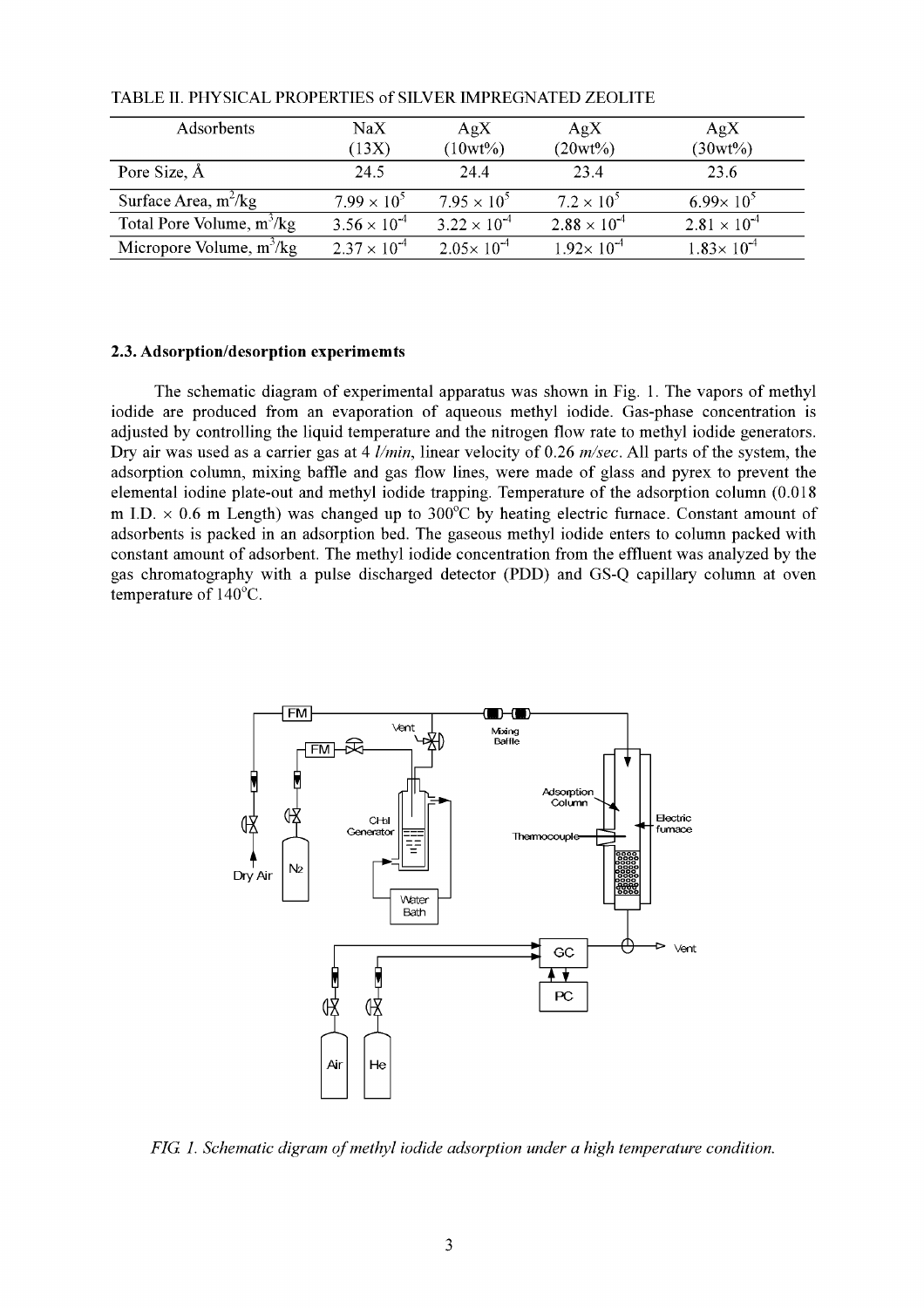### 3. RESULTS AND DISCUSSION

In order to compare the adsorption capacities of methyl iodide on three kinds of base adsorbents, such as activated carbon, zeocarbon and 13X, preliminary tests were carried out at constant test conditions, stated in experimental section. Fig. 2 showed the variation of adsorption amounts of methyl iodide for three base materials at a temperature range of 30°C to 300°C. It indicates that the activated carbon has an excellent adsorption capacity at 30°C compared to the others. The adsorption capacity, however, of activated carbon markedly decreases as the temperature increases. On the other hand, 13X showed the higher adsorption capacity of methyl iodide as the temperature increases. Zeocarbon shows a similar adsorption pattern of activated carbon at higher temperature range. It implies that synergy effect due to the mixing of two materials has not appeared in adsorption capacity. Low adsorption capacities on both activated carbon and zeocarbon at high temperature would be caused by higher desorption rate than adsorption rate. As reported in previous investigation [15], this result would be another evidence that activated carbon has poor methyl iodide retention at a high temperature range compared to zeolite 13X. The increase in the adsorption capacity of methyl iodide on  $13X$  at a higher temperature up to  $300^{\circ}$ C is due to both physisorption and chemisorption occurred in the zeolite matrix.



*FIG. 2. Adsorption amounts of methyl iodide on various base adsorbents as a function of temperature.*

Adsorption capacities of methyl iodide on the various AgX were evaluated as a function of a temperature and the amount of silver impregnation. Tests were conducted to determine the maximum adsorption capacities of 13X and three types of AgX, such as 10, 20 and 30 wt%. Variations between adsorbed amounts and desorbed amounts of methyl iodide are shown in Fig. 3 and 4, respectively. As shown in Fig. 3, the adsorption capacity of methyl iodide on each AgX showed the maximum value in the temperature range of  $150^{\circ}$ C to  $200^{\circ}$ C. It would be convinced that the optimal temperature for removal of methyl iodide by AgX is about 200 $^{\circ}$ C. The decrease in adsorption amounts at 300 $^{\circ}$ C may be due to the higher desorption rate than the adsorption rate including chemical reaction between silver and methyl iodide. It is observed that a high silver impregnation amount is attributed to an increase of adsorption capacity of methyl iodide. The adsorption amount of methyl iodide, however, is not proportional to their silver amounts. This result would be inferred that all impregnated silver in the matrix would not chemically react with the methyl iodide as silver amount increases. It seems that a higher silver impregnation would causes the partial blocking of the adsorption sites to increase the portion of the unreacted silver in the matrix.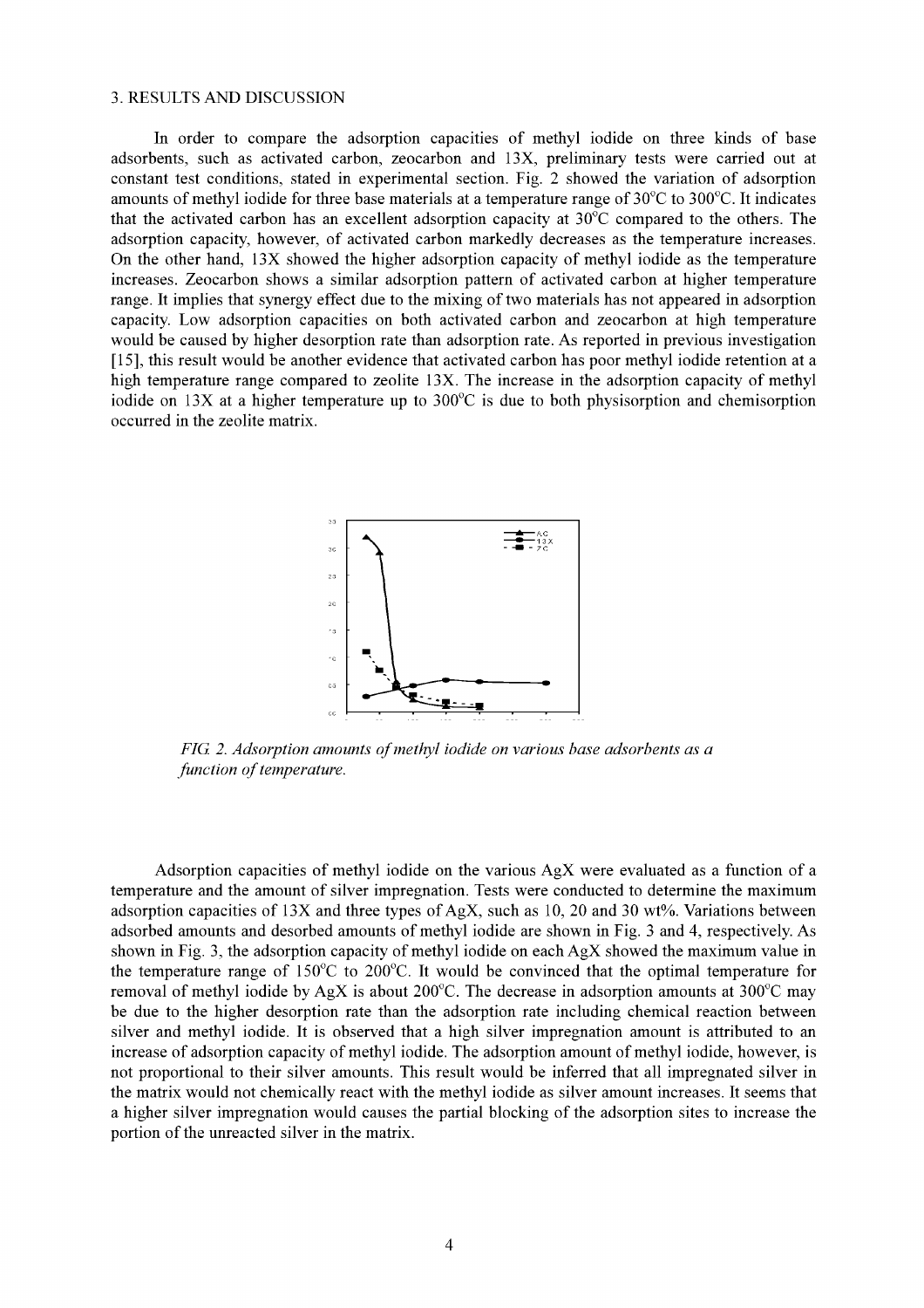

*FIG. 3. Adsorption amounts of methyl iodide on 13X and various AgX as a function of temperature (Weight = 7.05g, Input conc. =*  $2.5x10^{-5}$  *mol/l).* 



*FIG. 4. Desorption percent of methyl iodide on 13X and various AgX as a function of desorption temperature.*

According to the previous studies [10, 13], elemental iodine and methyl iodide has a kinetic diameter of  $\sim$  5 Å and  $\sim$ 6 Å, respectively. In general, the average pore size of 13X is  $\sim$ 12Å in radius. The effective pore sizes could be slightly changed by substituting  $Ag^+$  for  $Na^+$ . As indicated in Table 1, the reduction in a total pore volume of  $AgX$ , especially micropore volume seems to be almost proportional to the impregnated silver amount. However, the decrease in surface area of AgX with 10 wt% is not so great compared to other AgX sorbents. It was also reported that no silver nodules on AgX or AgZ were detected [10]. As a result, partial blocking of micropore due to Ag impregnation forms AgX sites which methyl iodide molecules hardly diffuse into.

As mentioned earlier, the relatively high silver impregnation shows the increase of unreacted portion of silver in methyl iodide adsorption. The adsorption capacity at a given silver impregnation amount showed the maximum value in a range of  $150^{\circ}$ C ~ 200 °C. Based on a stoichometric chemical reaction between methyl iodide and silver, the silver utilization attributed to the removal of methyl iodide depends on the silver amount impregnated in a zeolite matrix. As shown in Fig. 5, the highest silver utilization percent of  $\sim 85$  % was obtained at the 10 wt% of AgX. It indicates that maximum theoretical loading on AgZ (or AgX) is 237 mg  $I_2/g$ -adsorbent [10, 12].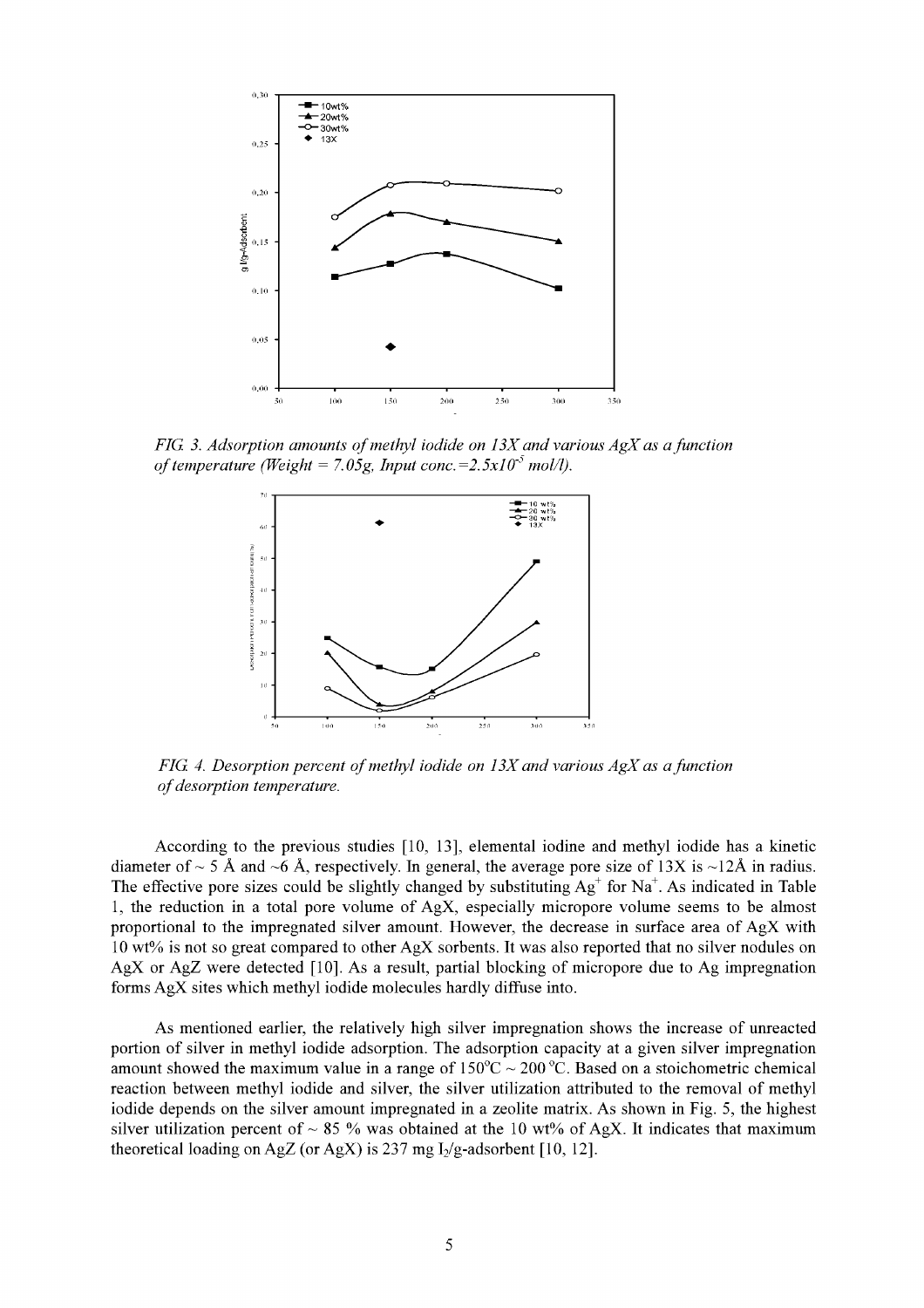

*FIG. 5. Utilization percent of silver for the removal of methyl iodide on various silver impregnated zeolite based on the chemical reaction.*

The previous studies reported the reaction between methyl iodide and silver on AgZ as following equation [10, 12, 13]:

$$
CH_3I + H_2O + Ag^+ \Leftrightarrow AgI + CH_3OH + H^+ CH_3I + CH_3OH + Ag^+ \Leftrightarrow AgI + CH_3OCH_3 + H^+
$$
 (1)

However, the exact mechanism of reaction between methyl iodide and AgX has not yet been reported. Therefore, in order to identify this mechanism, some experiments to analyze the following reaction under the absence of water vapor will be performed.

 $2CH_3I + 2Ag^+ \Leftrightarrow 2AgI + C_2H_6$  or  $2CH_3I + Ag_2O \Leftrightarrow AgI + CH_3OCH_3$  (2)

### 4. CONCLUSIONS

Removal capacity of methyl iodide on various silver impregnated zeolites (AgX) was evaluated as a function of temperature and silver impregnated amount. As the result of preliminary test, zeolite 13X as a base adsorbent showed the good performance in removal of methyl iodide at a high temperature up to 300°C compared to the activated carbon and zeocarbon. The maximum adsorption capacity of AgX was observed at the range of 150 to 200 $^{\circ}$ C. The adsorption capacity of AgX increases when the silver amount becomes higher. However, it was found that the 10 wt% of AgX as an optimal silver-impregnation ratio resulted in silver utilization of about 85% for the effective removal of methyl iodide at 150°C.

#### **REFERENCES**

- [1] INTERNATIONAL COMMISSION ON RADIOLOGICAL PROTECTION, Recommendations of the ICRP, ICRP Publication No. 26, Pergamon Press, Oxford and New York (1977) 26.
- [2] NATIONAL COUNCIL ON RADIATION PROTECTION AND MEASUREMENT, Recommendations on Limits for Exposure to Ionizing Radiation, NCRP 91, Bethesda, (1987).
- [3] BELLAMY, R.H., "Elemental iodine and methyl iodide adsorption on activated charcoal at low concentrations," Nucl., Safety, 15, (1974) 16.
- [4] WILHELM, J.G., FURRER, J., "Iodine filters in nuclear power stations," CEC Seminar on Radioactive Effluents from Nuclear Fuel Reprocessing Plants, Kernforschungszentrum, Karlsruhe, GERMANY (1977).
- [5] INTERNATIONAL ATOMIC ENERGY AGENCY, Design of Off-Gas and Air Cleaning Systems at Nuclear Power Plants, IAEA-TECDOC-274, IAEA, Vienna (1987).